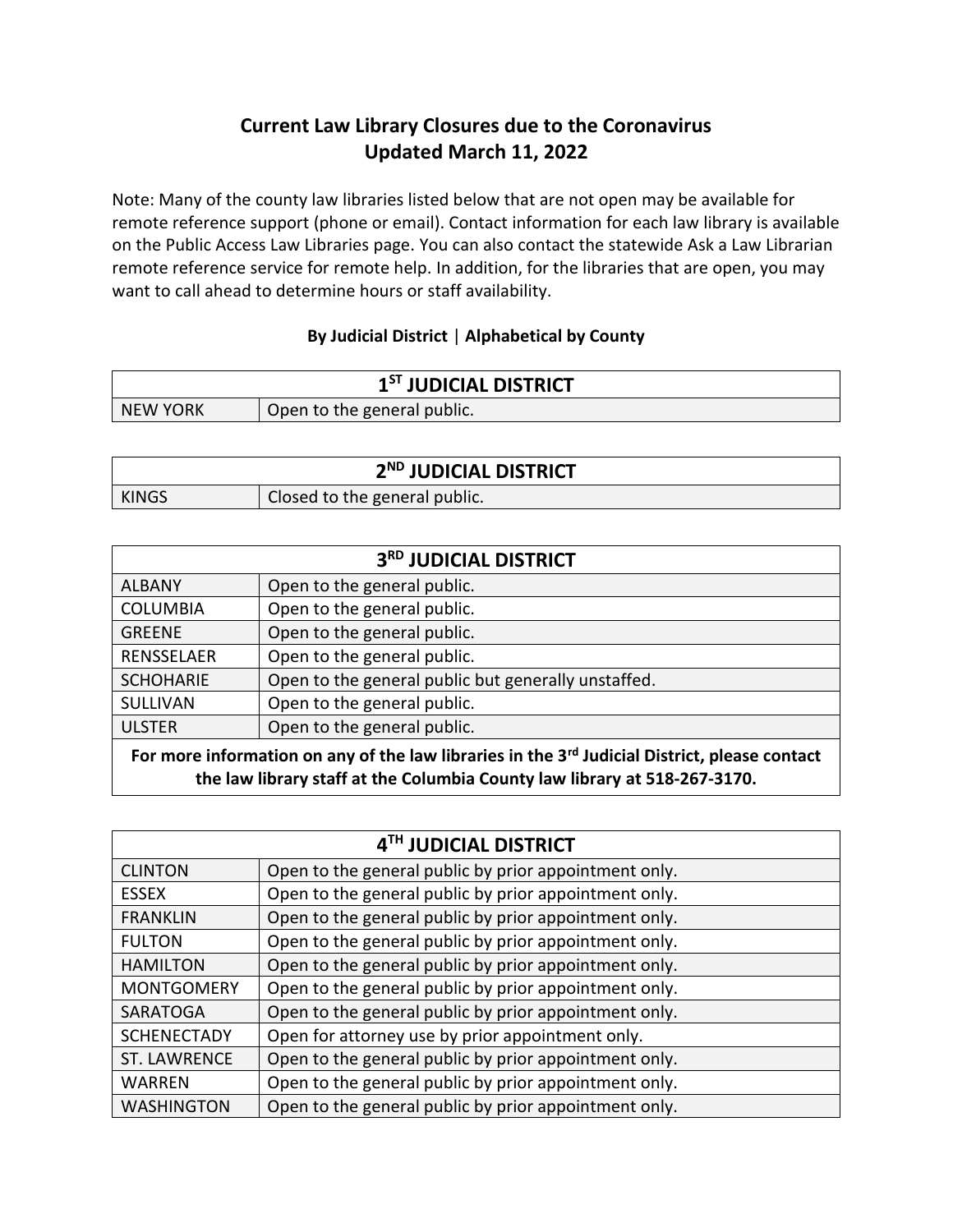| 5 <sup>TH</sup> JUDICIAL DISTRICT                                                                                                                                                    |                                                       |
|--------------------------------------------------------------------------------------------------------------------------------------------------------------------------------------|-------------------------------------------------------|
| <b>HERKIMER</b>                                                                                                                                                                      | Open to the general public by prior appointment only. |
| <b>JEFFERSON</b>                                                                                                                                                                     | Open to the general public by prior appointment only. |
| <b>LEWIS</b>                                                                                                                                                                         | Open to the general public by prior appointment only. |
| <b>ONEIDA</b>                                                                                                                                                                        | Open to the general public by prior appointment only. |
| <b>ONONDAGA</b>                                                                                                                                                                      | Open to the general public by prior appointment only. |
| <b>OSWEGO</b>                                                                                                                                                                        | Open to the general public by prior appointment only. |
| For more information on any of the law libraries in the 5 <sup>th</sup> Judicial District, please contact<br>the law library staff at the Oneida County law library at 315-266-4570. |                                                       |

| 6TH JUDICIAL DISTRICT                                                                      |                                                                              |
|--------------------------------------------------------------------------------------------|------------------------------------------------------------------------------|
| <b>BROOME</b>                                                                              | Open to the general public.                                                  |
| <b>CHEMUNG</b>                                                                             | Open to the general public.                                                  |
| <b>CHENANGO</b>                                                                            | Open to the general public but generally unstaffed. Library staff on site    |
|                                                                                            | every other Wednesday.                                                       |
| <b>CORTLAND</b>                                                                            | Open to the general public M-Tu-W-F.                                         |
| <b>DELAWARE</b>                                                                            | Open to the general public M-Tu-W.                                           |
| <b>MADISON</b>                                                                             | Contact the Oneida Public Library at 315-363-3050 for more information.      |
| <b>OTSEGO</b>                                                                              | Open and staffed every other Wednesday. Limited access available on          |
|                                                                                            | other days upon request.                                                     |
| <b>SCHUYLER</b>                                                                            | Contact the Watkins Glen Public Library at 607-535-2346 for more             |
|                                                                                            | information.                                                                 |
| <b>TIOGA</b>                                                                               | Contact the Coburn Free Library 607-687-3520 for more information.           |
| <b>TOMPKINS</b>                                                                            | Open to the general public but generally unstaffed. Library staff are onsite |
|                                                                                            | on Thursdays only.                                                           |
| For more information on any of the law libraries in the 6th Judicial District and for help |                                                                              |
| regarding unstaffed libraries, please contact the law library staff                        |                                                                              |
|                                                                                            | at the Broome County law library at 607-240-5786.                            |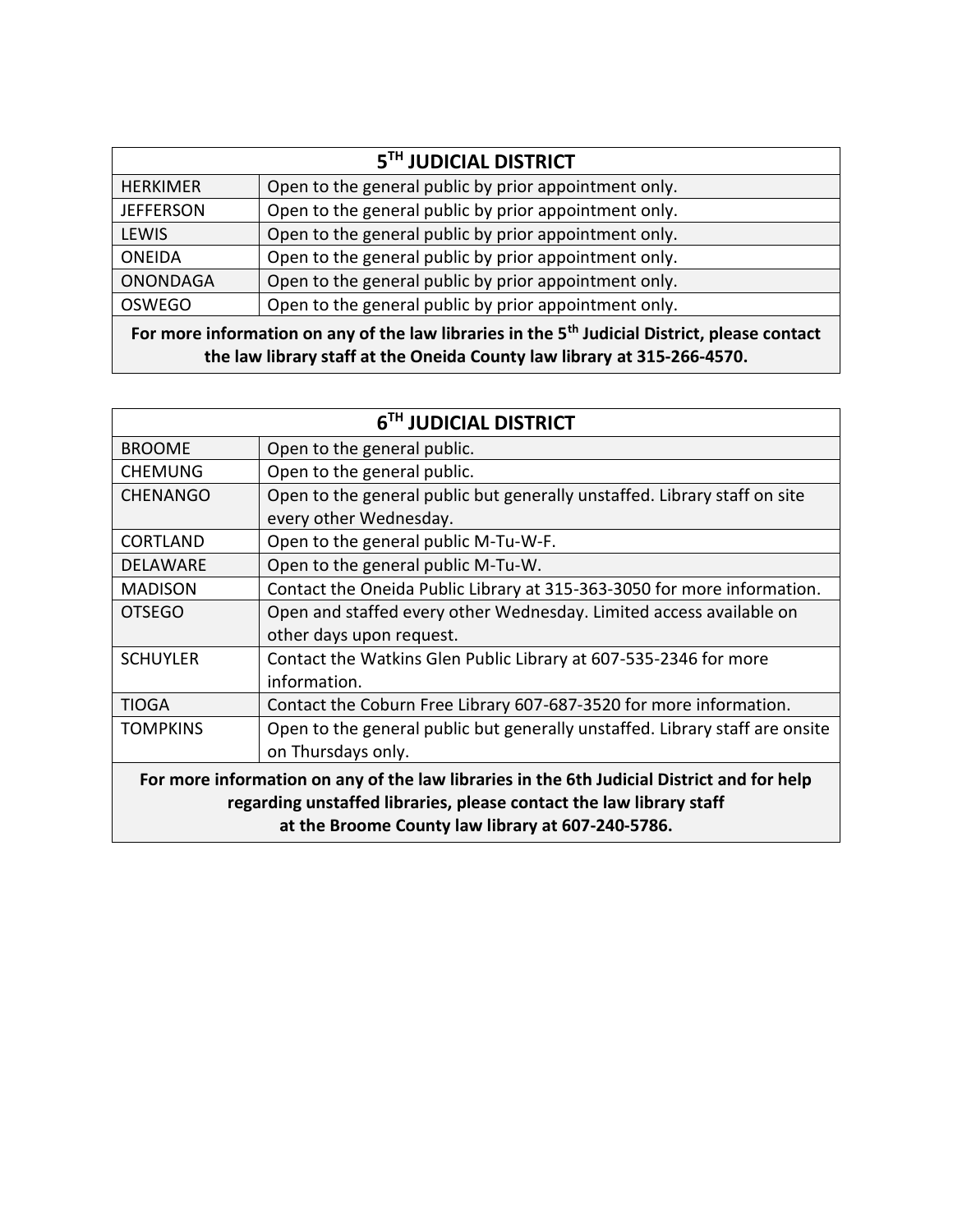| <b>7TH JUDICIAL DISTRICT</b>                                                                                                                                             |                                                                        |
|--------------------------------------------------------------------------------------------------------------------------------------------------------------------------|------------------------------------------------------------------------|
| <b>CAYUGA</b>                                                                                                                                                            | Open for attorney use by prior appointment only.                       |
| <b>LIVINGSTON</b>                                                                                                                                                        | Contact the Wadsworth Public Library at 585-243-0440 for more          |
|                                                                                                                                                                          | information.                                                           |
| <b>MONROE</b>                                                                                                                                                            | Open for attorney use by prior appointment only.                       |
| <b>ONTARIO</b>                                                                                                                                                           | Contact the Charles J. Meder Public Library at 585-785-1432 for more   |
|                                                                                                                                                                          | information.                                                           |
| <b>SENECA</b>                                                                                                                                                            | Contact the Seneca Falls Public Library at 315-568-8265 for more       |
|                                                                                                                                                                          | information.                                                           |
| <b>STEUBEN</b>                                                                                                                                                           | Open for attorney use by prior appointment only.                       |
| <b>WAYNE</b>                                                                                                                                                             | Contact the Lyons Public Library at 315-946-9262 for more information. |
| YATES                                                                                                                                                                    | Contact the Penn Yan Public Library 315-536-6114 for more information. |
| For more information on any of the law libraries in the 7th Judicial District, please contact<br>the law library staff at the Monroe County law library at 585-371-3284. |                                                                        |

| 8 <sup>TH</sup> JUDICIAL DISTRICT                                                                                                                                      |                               |
|------------------------------------------------------------------------------------------------------------------------------------------------------------------------|-------------------------------|
| <b>ALLEGANY</b>                                                                                                                                                        | Closed to the general public. |
| CATTARAUGUS                                                                                                                                                            | Closed to the general public. |
| CHAUTAUQUA                                                                                                                                                             | Closed to the general public. |
| <b>ERIE</b>                                                                                                                                                            | Open to the general public.   |
| <b>GENESEE</b>                                                                                                                                                         | Open to the general public.   |
| <b>NIAGARA</b>                                                                                                                                                         | Closed to the general public. |
| <b>ORLEANS</b>                                                                                                                                                         | Open to the general public.   |
| <b>WYOMING</b>                                                                                                                                                         | Closed to the general public. |
| For more information on any of the law libraries in the 8th Judicial District, please contact<br>the law library staff at the Erie County law library at 716-845-9400. |                               |

| 9 <sup>TH</sup> JUDICIAL DISTRICT                                                                                                                                             |                             |
|-------------------------------------------------------------------------------------------------------------------------------------------------------------------------------|-----------------------------|
| <b>DUTCHESS</b>                                                                                                                                                               | Open to the general public. |
| <b>ORANGE</b>                                                                                                                                                                 | Open to the general public. |
| <b>PUTNAM</b>                                                                                                                                                                 | Open to the general public. |
| <b>ROCKLAND</b>                                                                                                                                                               | Open to the general public. |
| <b>WESTCHESTER</b>                                                                                                                                                            | Open to the general public. |
| For more information on any of the law libraries in the 9th Judicial District, please contact<br>the law library staff at the Westchester County law library at 914-824-5660. |                             |

| 10TH JUDICIAL DISTRICT |  |
|------------------------|--|
|                        |  |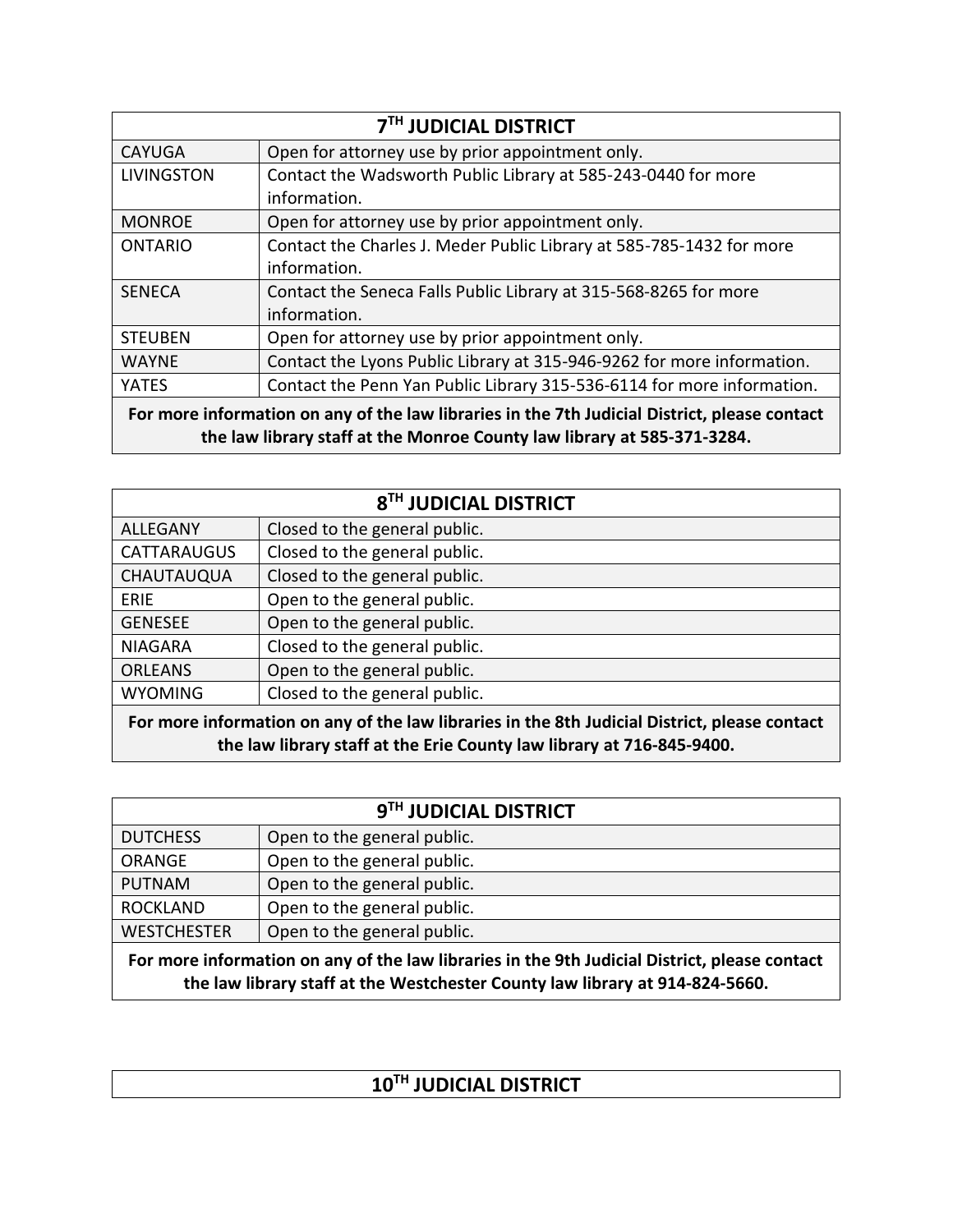| <b>NASSAU</b>  | Open to the general public 9-4.30 daily. |
|----------------|------------------------------------------|
| <b>SUFFOLK</b> | Closed to the general public.            |

| 11 <sup>TH</sup> JUDICIAL DISTRICT |                               |
|------------------------------------|-------------------------------|
| QUEENS                             | Closed to the general public. |

| 12 <sup>TH</sup> JUDICIAL DISTRICT |                              |  |
|------------------------------------|------------------------------|--|
| <b>BRONX</b>                       | Closed to the general public |  |

| 13TH JUDICIAL DISTRICT |                                                                           |  |
|------------------------|---------------------------------------------------------------------------|--|
| <b>RICHMOND</b>        | Open to the general public from 9-1 daily, but only two patrons may enter |  |
|                        | at a time. Patrons must be masked to enter.                               |  |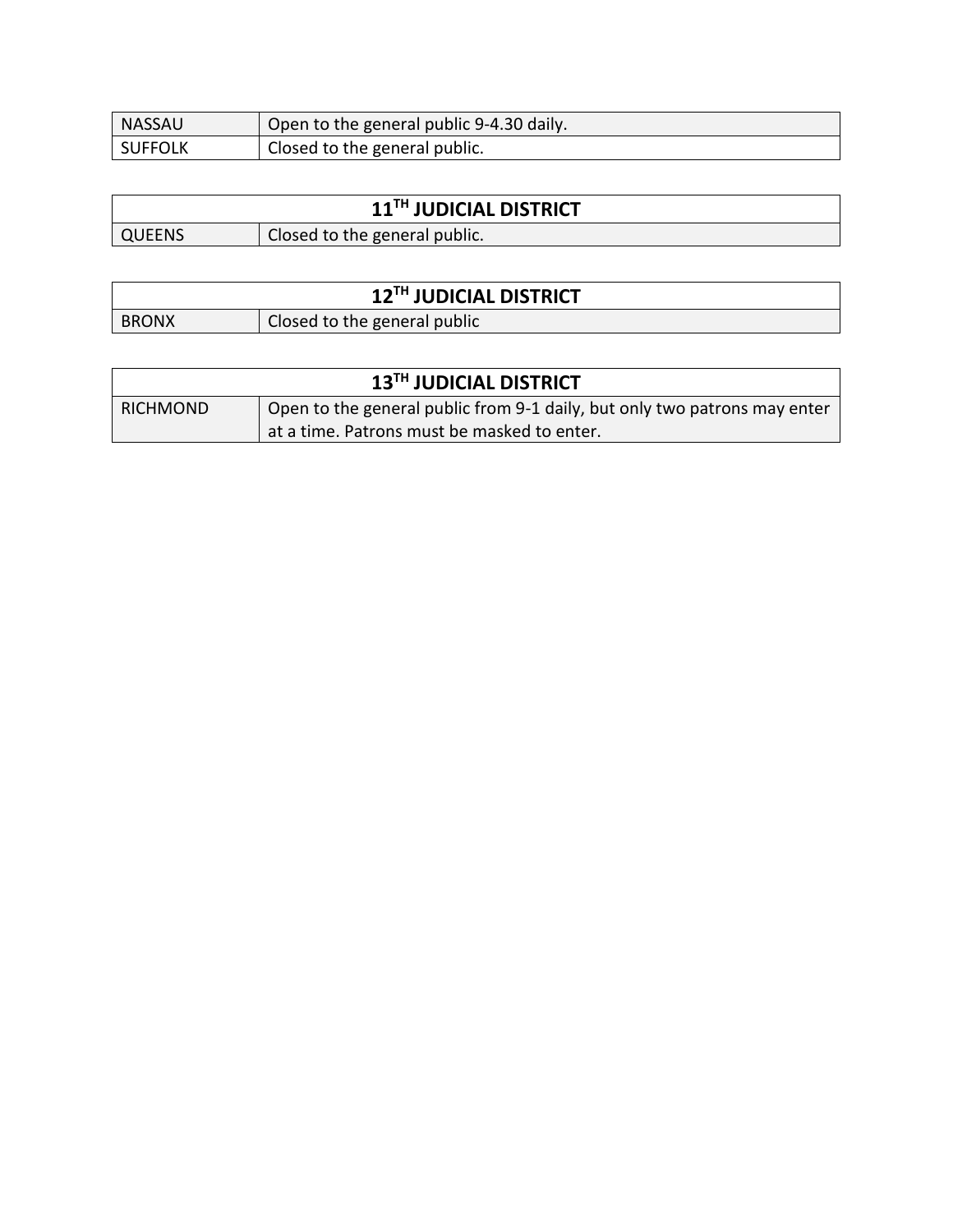| <b>ALPHABETICAL LISTING BY COUNTY</b> |                                                                           |  |
|---------------------------------------|---------------------------------------------------------------------------|--|
| <b>ALBANY</b>                         | Open to the general public.                                               |  |
| <b>ALLEGANY</b>                       | Closed to the general public.                                             |  |
| <b>BRONX</b>                          | Closed to the general public                                              |  |
| <b>BROOME</b>                         | Open to the general public.                                               |  |
| <b>CATTARAUGUS</b>                    | Closed to the general public.                                             |  |
| <b>CAYUGA</b>                         | Open for attorney use by prior appointment only.                          |  |
| CHAUTAUQUA                            | Closed to the general public.                                             |  |
| <b>CHEMUNG</b>                        | Open to the general public.                                               |  |
| <b>CHENANGO</b>                       | Open to the general public but generally unstaffed. Library staff on site |  |
|                                       | every other Wednesday.                                                    |  |
| <b>CLINTON</b>                        | Open to the general public by prior appointment only.                     |  |
| <b>COLUMBIA</b>                       | Open to the general public.                                               |  |
| <b>CORTLAND</b>                       | Open to the general public M-Tu-W-F.                                      |  |
| <b>DELAWARE</b>                       | Open to the general public M-Tu-W.                                        |  |
| <b>DUTCHESS</b>                       | Open to the general public.                                               |  |
| <b>ERIE</b>                           | Open to the general public.                                               |  |
| <b>ESSEX</b>                          | Open to the general public by prior appointment only.                     |  |
| <b>FRANKLIN</b>                       | Open to the general public by prior appointment only.                     |  |
| <b>FULTON</b>                         | Open to the general public by prior appointment only.                     |  |
| <b>GENESEE</b>                        | Open to the general public.                                               |  |
| <b>GREENE</b>                         | Open to the general public.                                               |  |
| <b>HAMILTON</b>                       | Open to the general public by prior appointment only.                     |  |
| <b>HERKIMER</b>                       | Open to the general public by prior appointment only.                     |  |
| <b>JEFFERSON</b>                      | Open to the general public by prior appointment only.                     |  |
| <b>KINGS</b>                          | Closed to the general public.                                             |  |
| LEWIS                                 | Open to the general public by prior appointment only.                     |  |
| <b>LIVINGSTON</b>                     | Contact the Wadsworth Public Library at 585-243-0440 for more             |  |
|                                       | information.                                                              |  |
| <b>MADISON</b>                        | Contact the Oneida Public Library at 315-363-3050 for more information.   |  |
| <b>MONROE</b>                         | Open for attorney use by prior appointment only.                          |  |
| <b>MONTGOMERY</b>                     | Open to the general public by prior appointment only.                     |  |
| <b>NASSAU</b>                         | Open to the general public 9-4.30 daily.                                  |  |
| <b>NEW YORK</b>                       | Open to the general public.                                               |  |
| <b>NIAGARA</b>                        | Closed to the general public.                                             |  |
| <b>ONEIDA</b>                         | Open to the general public by prior appointment only.                     |  |
| <b>ONONDAGA</b>                       | Open to the general public by prior appointment only.                     |  |
| <b>ONTARIO</b>                        | Contact the Charles J. Meder Public Library at 585-785-1432 for more      |  |
|                                       | information.                                                              |  |
| <b>ORANGE</b>                         | Open to the general public.                                               |  |
| <b>ORLEANS</b>                        | Open to the general public.                                               |  |
| <b>OSWEGO</b>                         | Open to the general public by prior appointment only.                     |  |